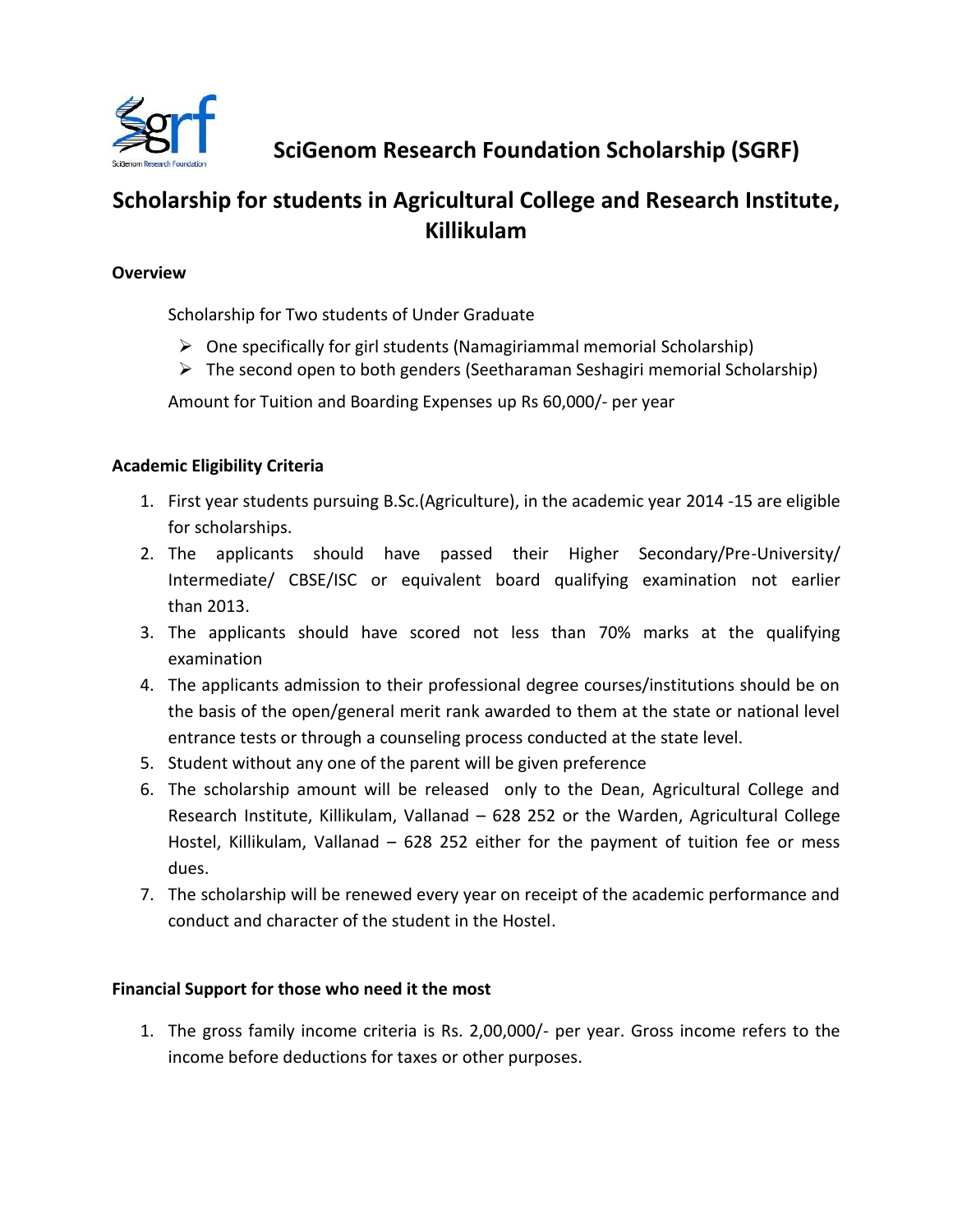- 2. In addition to gross family income, the education and occupation of parents as well as family members including elder brother(s) and sister(s), the family's living conditions and the total expenses being incurred by the family on the application's education will be taken into consideration for determining the financial eligibility of an applicant.
- 3. Applicants who are the first graduates of the family will be preferred over applicants who are the second or third child of the family taking up graduation.
- 4. Where parents of applicants are employees, a salary/pay slip from the employer is mandatory. The salary /pay slip should clearly show the family member's gross monthly salary with full details of his/her basic salary and all allowances and deductions. The employer and the facilitator should certify the salary/pay slip. Submission of an Income certificate from a local or other government authority in lieu of a salary/pay slip is not acceptable.
- 5. Where parent(s)/guardian(s) are retirees/pensioners, a pension statement from the pension authority and/or from an authorized bank showing the gross monthly pension of the family member, inclusive of any supplementary allowances and before any deductions is required. Pensioners should also provide documents to show the official status or designation, gross salary drawn at the time of retirement and the name of the employing organization. If the parent/guardian has recently retired under a voluntary retirement scheme, reasons for retirement, and amount of lump sum benefits received on retirement should be disclosed.
- 6. Where parents(s)/guardian(s) are in business or self-employed, income certificate issued by any government authority or the income tax return should be submitted in support of the gross family income specified in the application. Specific details of the nature and size of the business or self-employment should also be provided.
- 7. Where parent(s)/guardian(s) are agriculturists or have farming or cultivation as their source of income, an income certificate from a recognized or competent authority should be submitted. Details of the nature and size of the land holding, crops grown, etc. wet or dry land irrigation should also be provided.
- 8. The candidate selected for SGRF should not have applied for/ availing financial assistance from any other sources of Private/government bodies.
- 9. In the event of discontinuation of study by the recipient, he/she has to repay the entire amount of fellowship from SGRF in one lump sum with 6 % interest immediately.

#### **How to apply :**

- 1. Please complete the application form
- 2. A statement of purpose (SOP) one page letter on your goals in pursuing the education at the AC&RI,KKM and how this scholarship will support your goals and objectives (can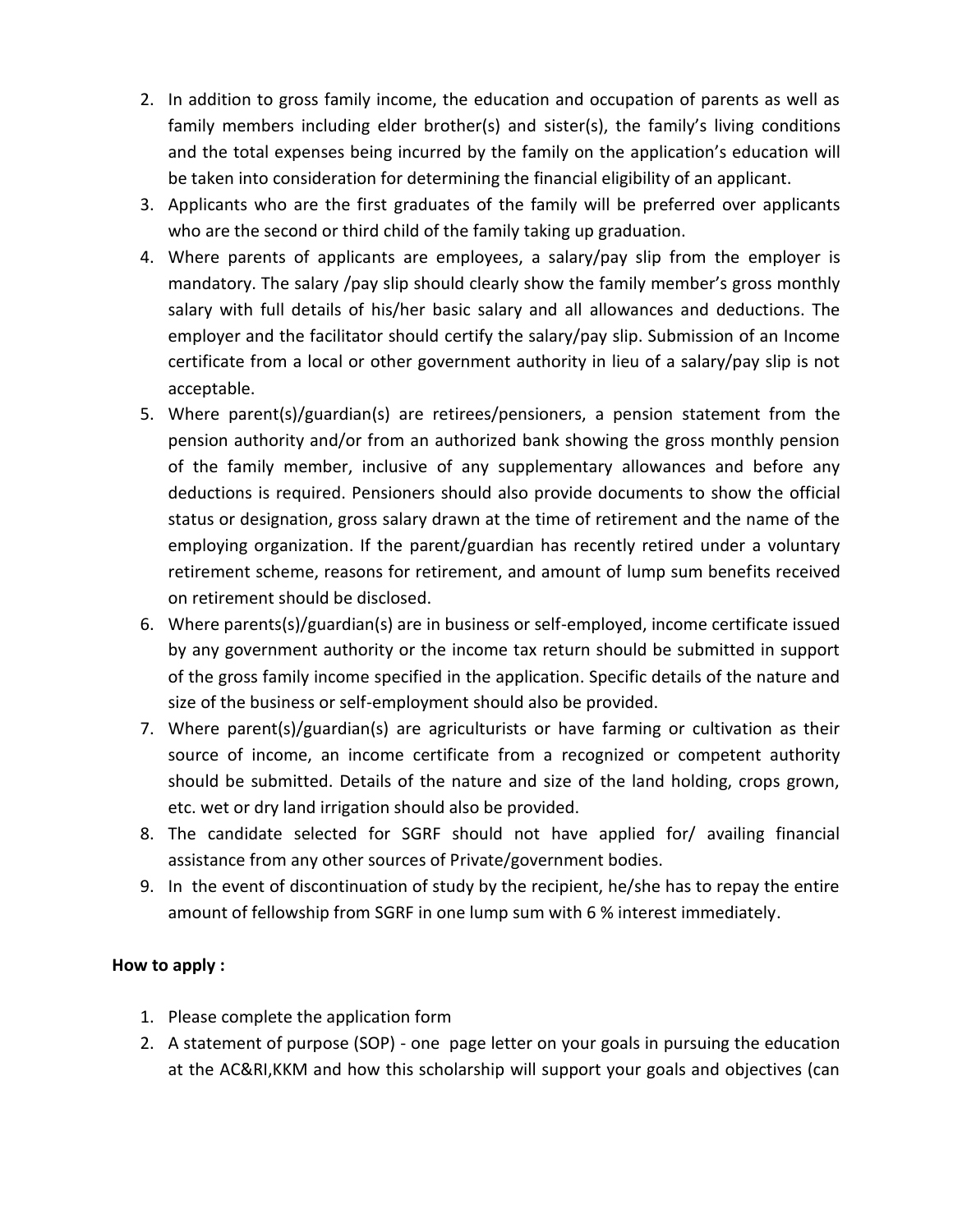be written in Tamil or English, as needed). It can touch on personal details and any hardship you had to overcome to obtain admission to the agricultural college.

- 3. At least two letters of recommendation from the AC&RI Faculty.
- 4. A short letter of support from the Dean for the candidates scholarship application.

The scholarship will be awarded after a careful evaluation of the pool of application by a selection committee appointed by the SciGenom Research Foundation (SGRF). The exact mode of disbursal of the funds will be worked out with the college. Applicant will be allowed to renew the scholarship subject to them to maintain a GPA of 7.0 out of 10 (70%). Should the applicant not qualify for renewal or has graduated from the college the scholarship will become available again for students to apply, subject to funding available at that time.

#### **Application Form for availing SciGenom Research Foundation Scholarship**

| Name                               |  |
|------------------------------------|--|
| Gender                             |  |
| Full postal address                |  |
|                                    |  |
| City                               |  |
| Pin Code                           |  |
| <b>State</b>                       |  |
| <b>Email address</b>               |  |
| Phone No (Mobile and /or land      |  |
| line)                              |  |
| <b>Family Background</b>           |  |
| Father's Name                      |  |
| Age                                |  |
| Education                          |  |
| Occupation                         |  |
| Mother's Name                      |  |
| Age                                |  |
| Education                          |  |
| Occupation                         |  |
| Gross annual family income         |  |
| (before deductions) : Rs.          |  |
| Academic Background                |  |
| Secondary School (Class X) results |  |

Photo (Passport size)